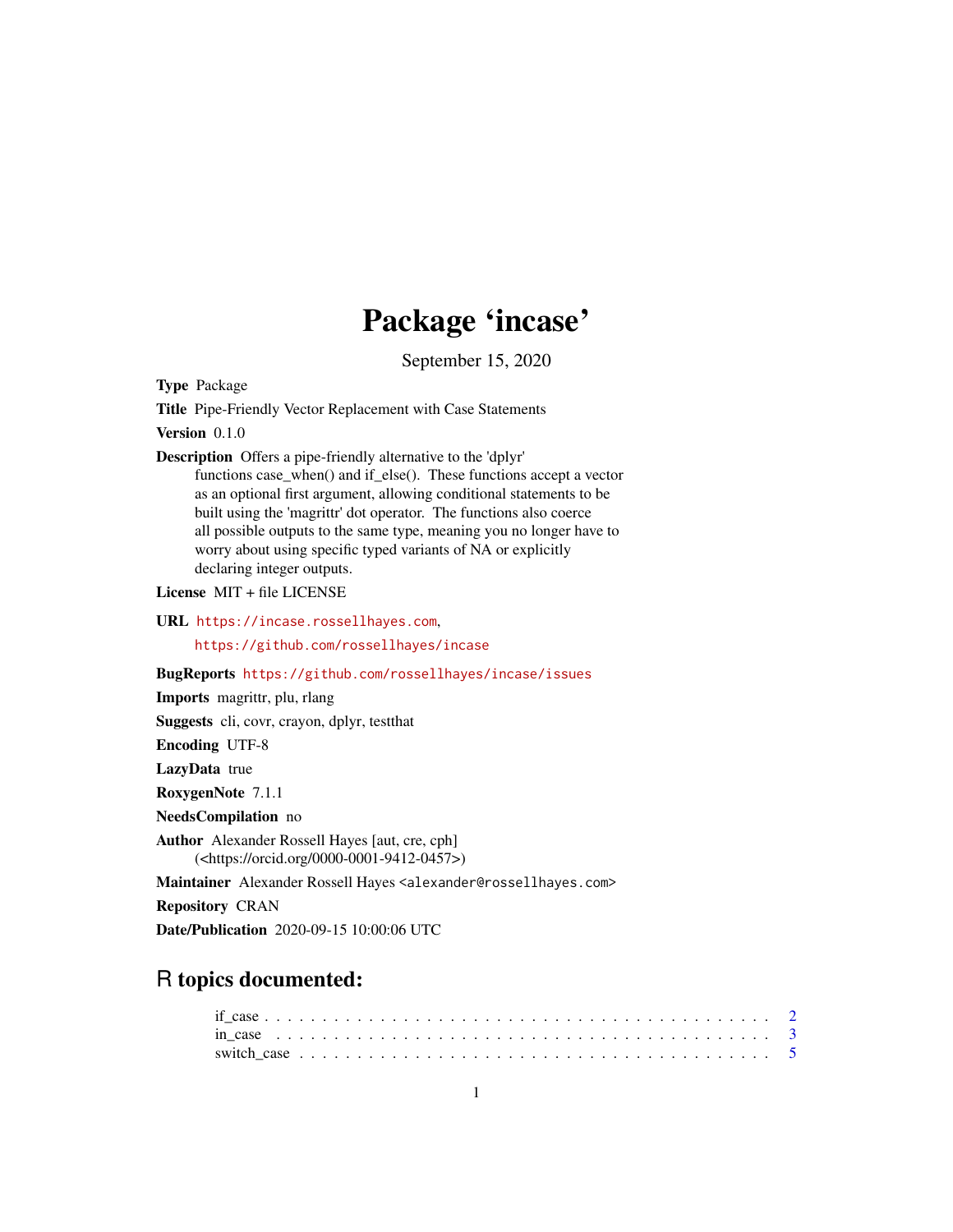#### <span id="page-1-0"></span>**Index** [7](#page-6-0) **7**

<span id="page-1-1"></span>

#### Description

Compared to  $dplyr:$ : $if\_else()$ , this function is easier to use with a pipe. A vector piped into this function will be quietly ignored. This allows [magrittr](#page-0-0) dots to be used in arguments without requiring workarounds like wrapping the function in braces.

#### Usage

```
if_case(condition, true, false, missing = NA, ...)
```
#### Arguments

| condition            | Logical vector                                                                                                               |
|----------------------|------------------------------------------------------------------------------------------------------------------------------|
| true, false, missing |                                                                                                                              |
|                      | Values to use for TRUE, FALSE, and NA values of condition. They must be either<br>the same length as condition, or length 1. |
| $\cdots$             | Values passed to $\dots$ produce an error. This facilitates the quiet ignoring of a<br>piped vector.                         |

#### Details

This function is also less strict than [dplyr::if\\_else\(\)](#page-0-0). If true, false, and missing are different types, they are silently coerced to a common type.

#### Value

Where condition is TRUE, the matching value from true; where it's FALSE, the matching value from false; and where it's NA, the matching value from missing.

#### See Also

[in\\_case\(\)](#page-2-1), a pipeable alternative to [dplyr::case\\_when\(\)](#page-0-0) [switch\\_case\(\)](#page-4-1), a reimplementation of [switch\(\)](#page-0-0) [dplyr::if\\_else\(\)](#page-0-0), from which this function is derived

#### Examples

 $x \leq -c(1, 2, 5, NA)$ 

```
# if_case() produces the same output as dplyr::if_else()
if_case(x > 3, "high", "low", "missing")
dplyr::if_else(x > 3, "high", "low", "missing")
```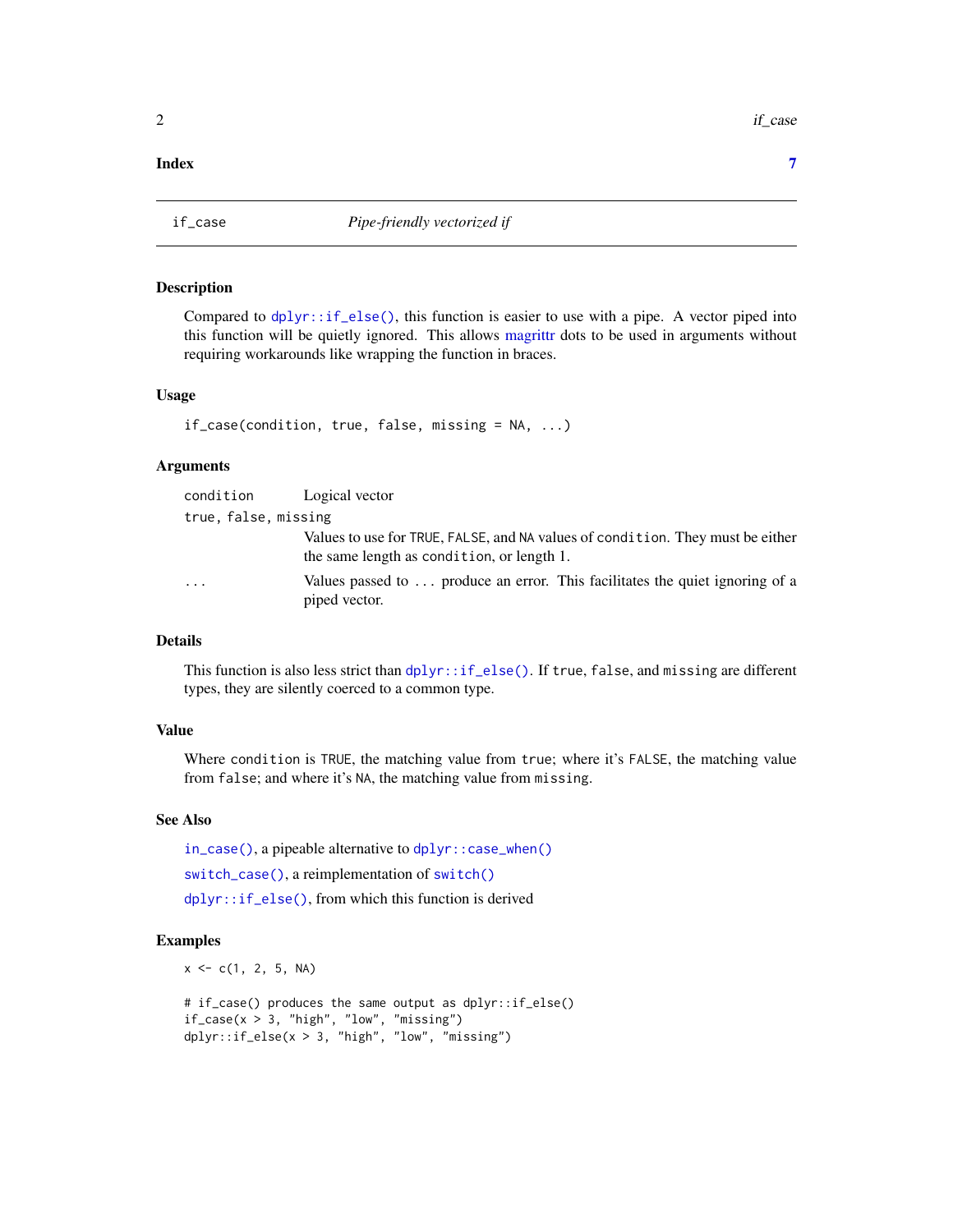#### <span id="page-2-0"></span>in\_case 3

```
# if_case() does not throw an error if arguments are not of the same type
if\_case(x > 3, "high", "low", NA)try(dplyr::if\_else(x > 3, "high", "low", NA))# if_case() can accept a piped input without an error or requiring braces
x %>% if_case(. > 3, "high", "low", "missing")
try(x %>% dplyr::if_else(. > 3, "high", "low", "missing"))
x %>% {dplyr::if_else(. > 3, "high", "low", "missing")}
# You can also pipe a conditional test like dplyr::if_else()
\{x > 3\} %\ge% if_case("high", "low", "missing")
\{x > 3\} %\gg dplyr::if_else("high", "low", "missing")
```
<span id="page-2-1"></span>

in\_case *A pipe-friendly general vectorized if*

#### Description

This function allows you to vectorize multiple if\_else() statements. If no cases match, NA is returned. This function derived from [dplyr::case\\_when\(\)](#page-0-0). Unlike dplyr::case\_when(), in\_case() supports piping elegantly and attempts to handle inconsistent types (see examples).

#### Usage

 $in\_case(...,$  preserve = FALSE, default = NA)

#### Arguments

| $\ddots$ . | <dynamic-dots> A sequence of two-sided formulas. The left hand side (LHS)<br/>determines which values match this case. The right hand side (RHS) provides<br/>the replacement value.</dynamic-dots>                                                               |
|------------|-------------------------------------------------------------------------------------------------------------------------------------------------------------------------------------------------------------------------------------------------------------------|
|            | The LHS must evaluate to a logical vector.                                                                                                                                                                                                                        |
|            | Both LHS and RHS may have the same length of either 1 or n. The value of n<br>must be consistent across all cases. The case of $n == 0$ is treated as a variant of<br>$n := 1$ .                                                                                  |
|            | NULL inputs are ignored.                                                                                                                                                                                                                                          |
| preserve   | If TRUE, unmatched elements of the input will be returned unmodified. (The<br>elements may have their type coerced to be compatible with replacement val-<br>ues.) If FALSE, unmatched elements of the input will be replaced with default.<br>Defaults to FALSE. |
| default    | If preserve is FALSE, a value to replace unmatched elements of the input. De-<br>faults to NA.                                                                                                                                                                    |

#### Value

A vector of length 1 or n, matching the length of the logical input or output vectors. Inconsistent lengths will generate an error.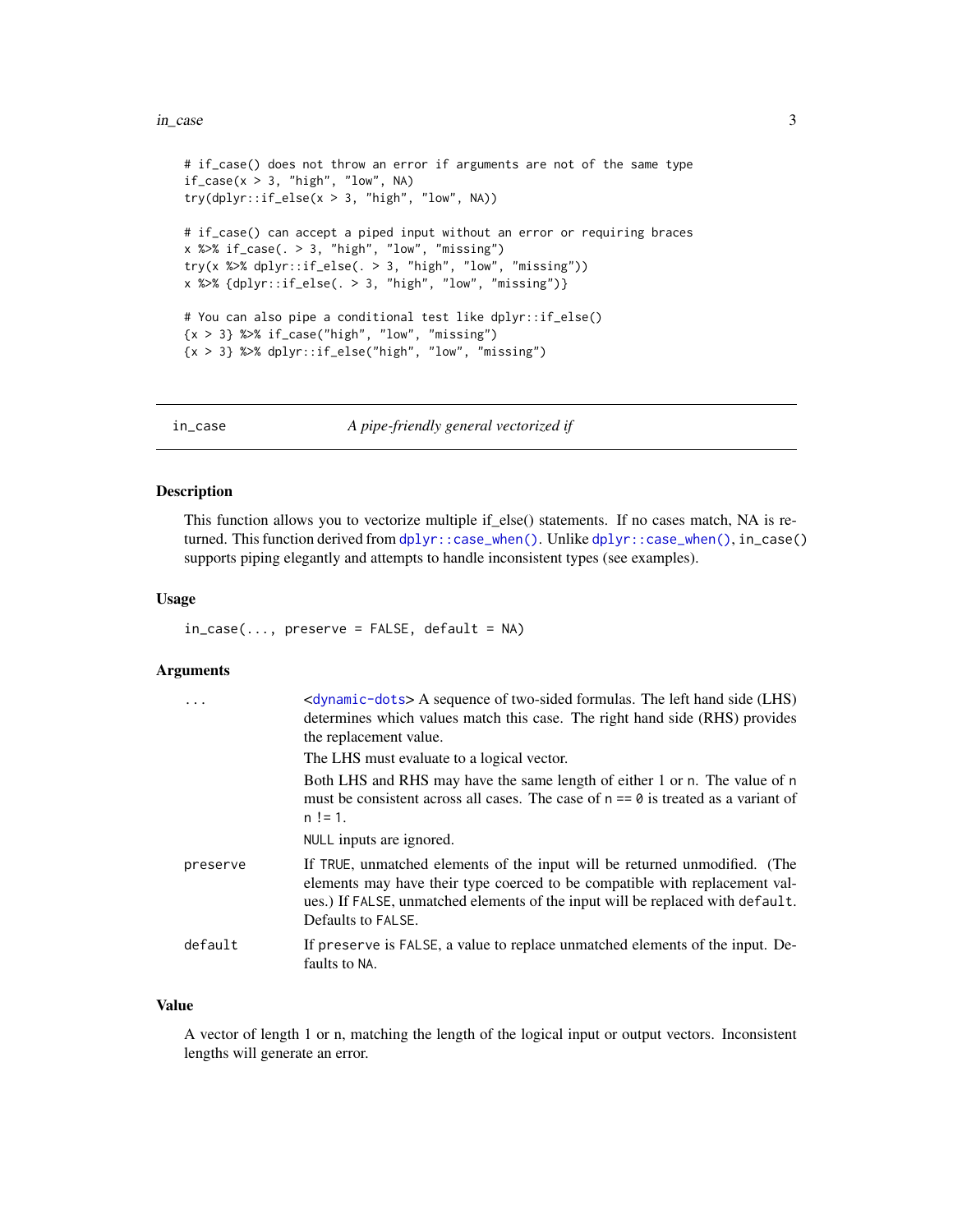#### <span id="page-3-0"></span>See Also

```
if_case(), a pipeable alternative to dplyr::if_else()
switch_case(), a reimplementation of switch()
dplyr::case_when(), from which this function is derived
```
#### Examples

```
# Non-piped statements are handled the same as dplyr::case_when()
x < -1:30in_case(
x %% 15 == 0 ~ "fizz buzz",
 x \frac{8}{3} = 0 ~ "fizz",
 x \, 8\% = 5 == 0 \sim "buzz",TRUE \sim x\lambda# A vector can be directly piped into in_case() without error
1:30 %>%
  in_case(
    . %% 15 == 0 \sim "fizz buzz",
    . %% 3 == 0 ~ "fix,". % 5 == 0 ~ "buzz",
    TRUE \sim .
  \lambda# in_case() silently converts types
1:30 %>%
  in_case(
    . %% 15 == 0 \sim 35,
    . %% 3 == 0 ~ 5,
    . %% 5 == 0 ~ 7,
    TRUE ~ NA
  \lambdax < -1:30try(
  dplyr::case_when(
   x \frac{8}{3} 15 == 0 ~ 35,
   x %83 = 0 ~ 5,x %865 == 0 ~ 7,TRUE ~ NA
  )
\mathcal{L}# default and preserve make it easier to handle unmatched values
1:30 %>%
  in_case(
    . %% 15 == 0 \sim "fizz buzz",
    . %% 3 == 0 ~ "fizz",. %% 5 == 0 ~ "buzz",
    default = "pass"
```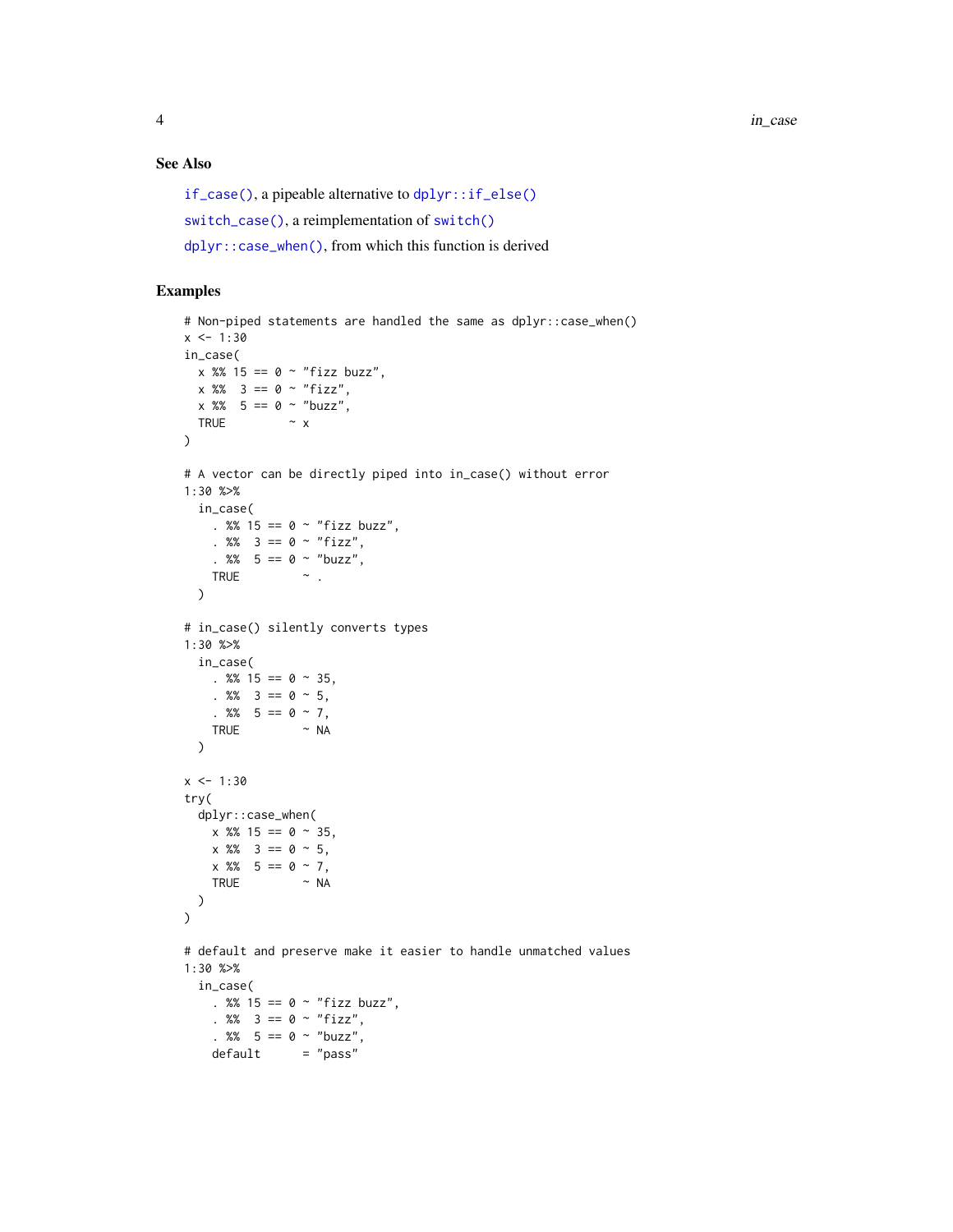#### <span id="page-4-0"></span>switch\_case 5

```
\overline{)}1:30 %>%
 in_case(
    . %% 15 == 0 \sim "fizz buzz",
    . %% 3 == 0 ~ "fix",. %% 5 == 0 ~ "buzz",
    preserve = TRUE
  \mathcal{L}
```
<span id="page-4-1"></span>switch\_case *Switch-style recoding of values*

#### Description

Switch-style recoding of values

#### Usage

```
switch\_case(x, ..., pressure = FALSE, default = NA)
```
#### Arguments

| $\mathsf{x}$ | A vector                                                                                                                                                                                                                                        |
|--------------|-------------------------------------------------------------------------------------------------------------------------------------------------------------------------------------------------------------------------------------------------|
|              | <dynamic-dots> A sequence of two-sided formulas. Elements of x that match<br/>the left hand side (LHS) will be replaced with the value in the right hand side<br/><math>(RHS)</math>.</dynamic-dots>                                            |
|              | The LHS must evaluate to an atomic vector.                                                                                                                                                                                                      |
|              | The RHS must be of length one.                                                                                                                                                                                                                  |
|              | NULL inputs are ignored.                                                                                                                                                                                                                        |
| preserve     | If TRUE, unmatched elements of x will be returned unmodified. (The elements<br>may have their type coerced to be compatible with replacement values.) If<br>FALSE, unmatched elements of x will be replaced with default. Defaults to<br>FALSE. |
| default      | If preserve is FALSE, a value to replace unmatched elements of x. Defaults to<br>NA.                                                                                                                                                            |

#### Value

A vector of the same length as x.

#### See Also

[in\\_case\(\)](#page-2-1), a pipeable alternative to [dplyr::case\\_when\(\)](#page-0-0) [if\\_case\(\)](#page-1-1), a pipeable alternative to [dplyr::if\\_else\(\)](#page-0-0) [switch\(\)](#page-0-0), which inspired this function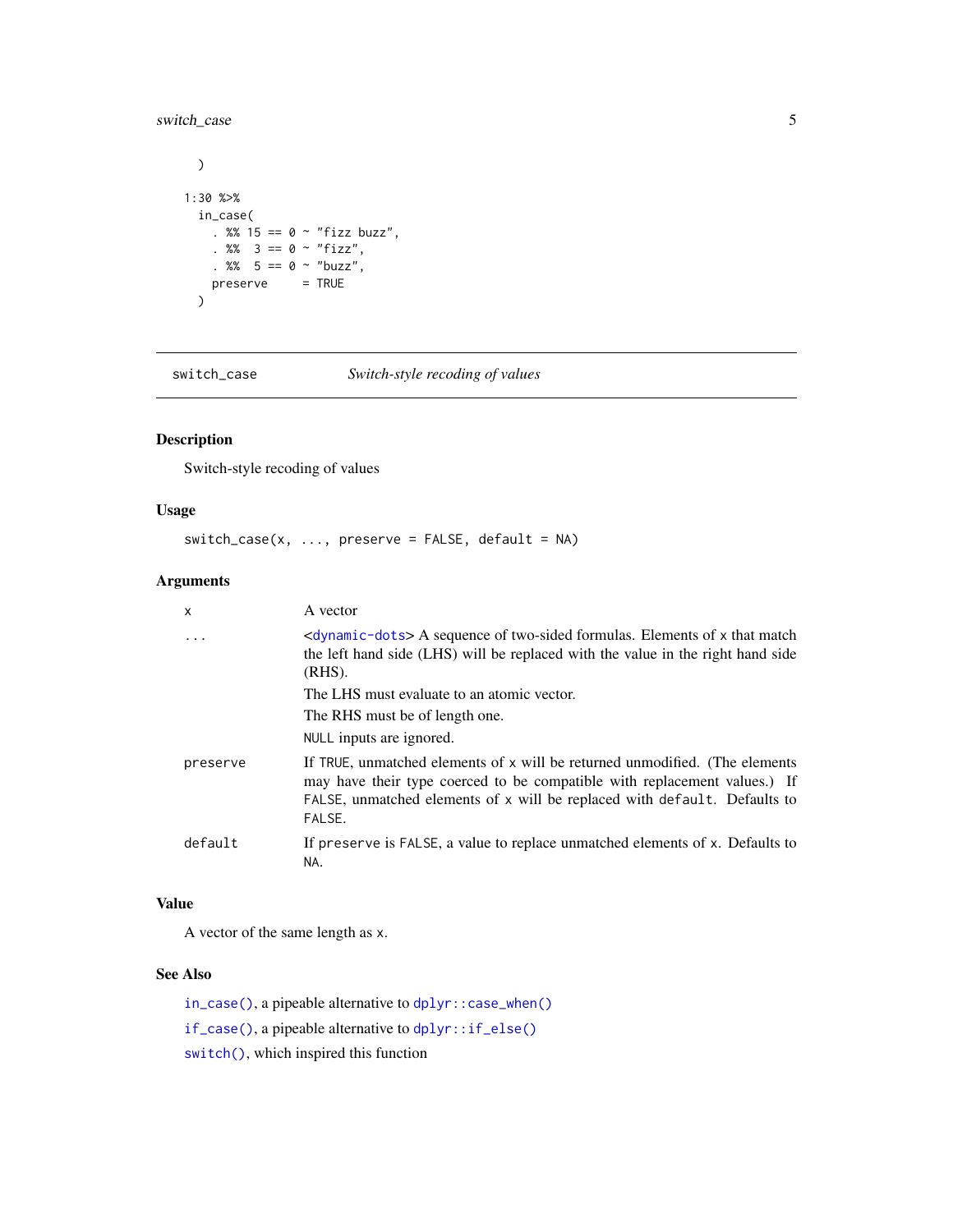#### Examples

```
parties \leq sample(c("d", "r", "i", "g", "l"), 20, replace = TRUE)
switch_case(
 parties,
  "d" ~ "Democrat",
 "r" ~ "Republican",
 "i" "The dependent","g" \sim "Green","1" ~ "Libertarian"
\lambdaparties %>%
 switch_case(
   "d" ~ "Democrat",
   "r" ~ "Republican",
   "i" ~ "Independent",
   "g" \sim "Green","1" "Libertarian"\lambdaparties %>%
  switch_case(
   "d" ~ "Democrat",
    "r" ~ "Republican",
   c("i", "g", "l") \sim "Other"\lambdaparties %>%
  switch_case(
   "d" ~ "Democrat",
   "r" ~ "Republican",
   default = "Other"
 \lambdaparties %>%
  switch_case(
    "d" ~ "Democrat",
    "r" ~ "Republican",
    preserve = FALSE
  \mathcal{L}parties %>%
  switch_case(
    "d" \sim "Democrat","r" ~ "Republican",
    preserve = TRUE
  \lambda
```